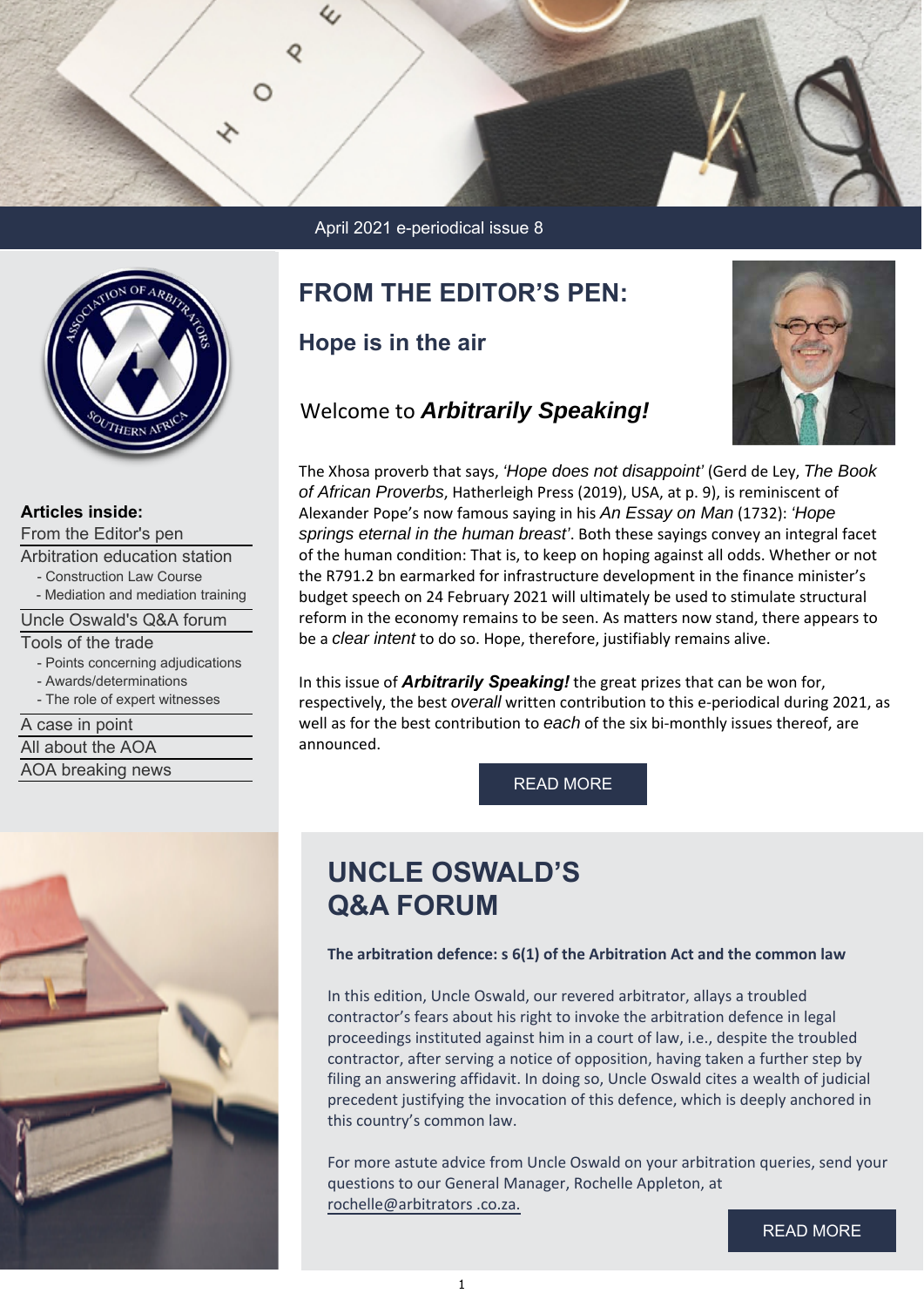### **ARBITRATION EDUCATION STATION**

#### **Specialisation in Construction Law Course**

#### The Association's *Specialisation in Construction*

**Law Course** is a one-year distance learning course for those members who are interested in gaining a better understanding of construction law in South Africa. The course is specifically directed at the interests ofpractitioners in the construction industry. Adv Pierre Rossouw SC, the Association's Chairperson, briefly explains what the qualifications for enrolment are, how the course is structured, what the course's syllabus is comprised of, as well as who the tutors are that you will encounter on this flagship course.

#### [READ MORE](https://associationofarbitrators.lt.acemlnb.com/Prod/link-tracker?redirectUrl=aHR0cHMlM0ElMkYlMkZ3d3cuYXJiaXRyYXRvcnMuY28uemElMkZhcmJpdHJhdGlvbi1lZHVjYXRpb24tc3RhdGlvbl9zcGVjaWFsaXNhdGlvbi1pbi1jb25zdHJ1Y3Rpb24tbGF3LWFwcmlsLTIwMjElMkY=&a=224134403&account=associationofarbitrators%2Eactivehosted%2Ecom&email=v6WMFK60LUUqFXC7FcpoKChyCBODFuniF798Q8NA3%2B0%3D&s=0f717e177bdd93b04da048609fbd5471&i=16A54A7A242)

#### **Mediation and mediation training**

The Association of Arbitrators (Southern Africa) has concluded an exclusive Southern African partnership with the Society of Mediators in London to present a series of *Zoom*-based mediation courses. These mediation courses afford the Association's members with the unique – and not to be missed – opportunity to be trained in the art of mediation by internationally renowned mediators and mediation trainers, namely, Jonathan Dingle, Andrea Barnes and Zoey White.

#### [READ MORE](https://associationofarbitrators.lt.acemlnb.com/Prod/link-tracker?redirectUrl=aHR0cHMlM0ElMkYlMkZ3d3cuYXJiaXRyYXRvcnMuY28uemElMkZhcmJpdHJhdGlvbi1lZHVjYXRpb24tc3RhdGlvbi1tZWRpYXRpb24tdHJhaW5pbmctYXByaWwtMjAyMSUyRg==&a=224134403&account=associationofarbitrators%2Eactivehosted%2Ecom&email=v6WMFK60LUUqFXC7FcpoKChyCBODFuniF798Q8NA3%2B0%3D&s=0f717e177bdd93b04da048609fbd5471&i=16A54A7A243)

Since its inception, the Association has promoted the greater use of arbitration as a means of resolving disputes. It is able to appoint competent and experienced arbitrators, as well as other specialists in alternative dispute resolution (**ADR**). To support these core activities, the Association has a proud history of providing excellent training and tutelage by a team of dedicated specialists.





### **TOOLS OF THE TRADE**

**Interesting points concerning adjudications: the recent judgment in** *Confact Core Construction CC V JLK Construction (Pty) Ltd*

In her incisive analysis of the above‐captioned judgment, Adv Kiki Bailey SC provides our readers with three vital conclusions to be drawn from it. Her analysis thereof is an essential contribution to the ever‐growing body of knowledge about adjudications in this country.

#### [READ MORE](https://associationofarbitrators.lt.acemlnb.com/Prod/link-tracker?redirectUrl=aHR0cHMlM0ElMkYlMkZ3d3cuYXJiaXRyYXRvcnMuY28uemElMkZ0b29scy1vZi10aGUtdHJhZGUtaW50ZXJlc3RpbmctcG9pbnRzLWNvbmNlcm5pbmctYWRqdWRpY2F0aW9ucy1hcHJpbC0yMDIxJTJG&a=224134403&account=associationofarbitrators%2Eactivehosted%2Ecom&email=v6WMFK60LUUqFXC7FcpoKChyCBODFuniF798Q8NA3%2B0%3D&s=0f717e177bdd93b04da048609fbd5471&i=16A54A7A245)

**Should adjudication determinations and arbitration awards in the fields of building, construction and engineering law be published?**

Where there is construction there is conflict and where there is conflict, alternative dispute resolution (**ADR**) is often the preferred recourse. Dr Tanya Hendry reflects on how the preference for ADR affects the development of South Africa's law of contract relative to the construction industry. The author suggests, what could be considered by some cognoscenti to be, a rather controversial solution for what she perceives as the root cause(s) of the supposed lack of development in this field of law.

#### [READ MORE](https://associationofarbitrators.lt.acemlnb.com/Prod/link-tracker?redirectUrl=aHR0cHMlM0ElMkYlMkZ3d3cuYXJiaXRyYXRvcnMuY28uemElMkZ0b29scy1vZi10aGUtdHJhZGUtYWx0ZXJuYXRlLWRpc3B1dGUtcmVzb2x1dGlvbi1hcHJpbC0yMDIxJTJG&a=224134403&account=associationofarbitrators%2Eactivehosted%2Ecom&email=v6WMFK60LUUqFXC7FcpoKChyCBODFuniF798Q8NA3%2B0%3D&s=0f717e177bdd93b04da048609fbd5471&i=16A54A7A246)

#### **The role of an expert witness and the evaluation of expert evidence**

In this article, our editor provides our readers with a practical outline of the legal principles that inform the role of an expert witness in litigious proceedings, as well as the proper approach to be adopted in evaluating such a witness's evidence.